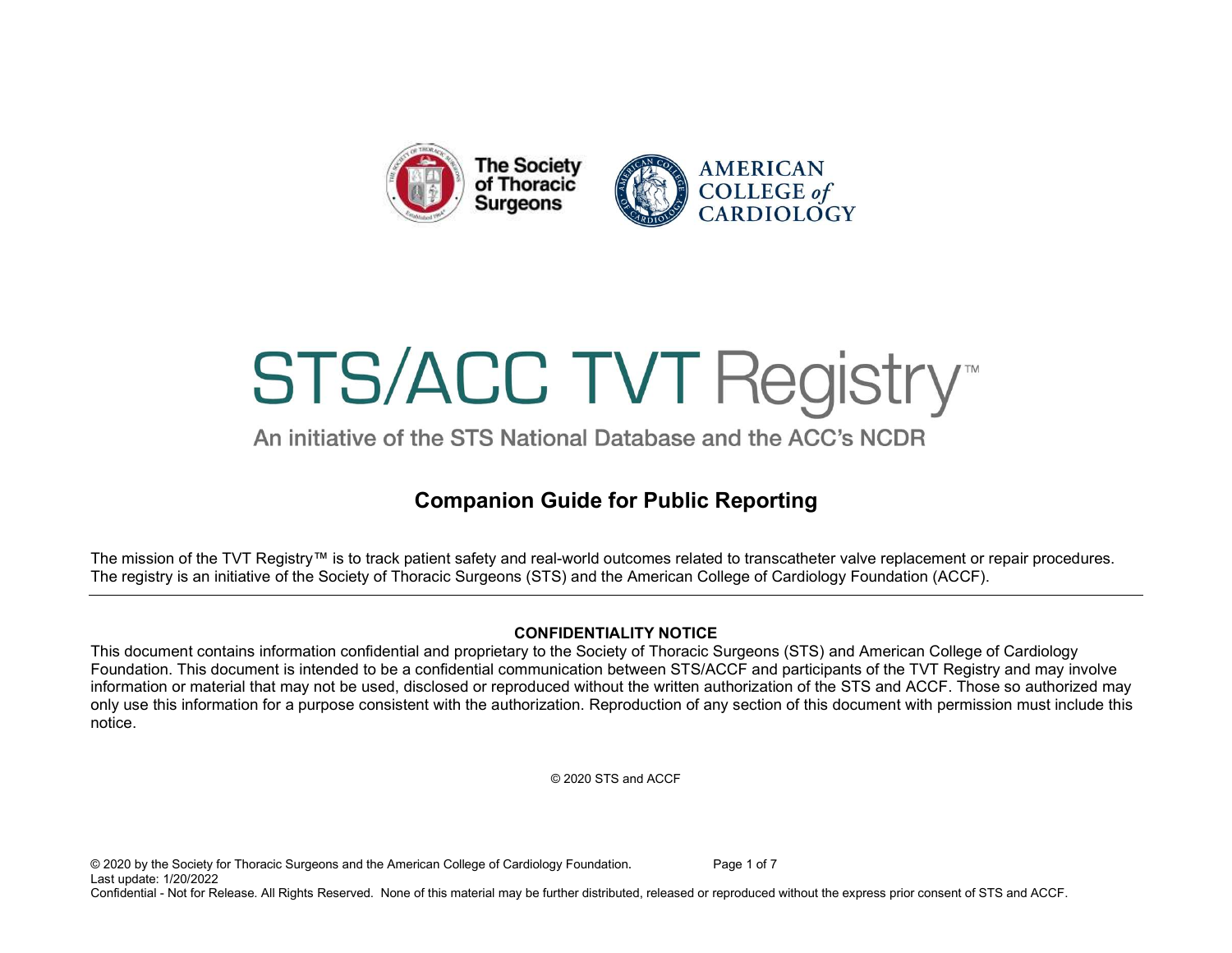#### Table of Contents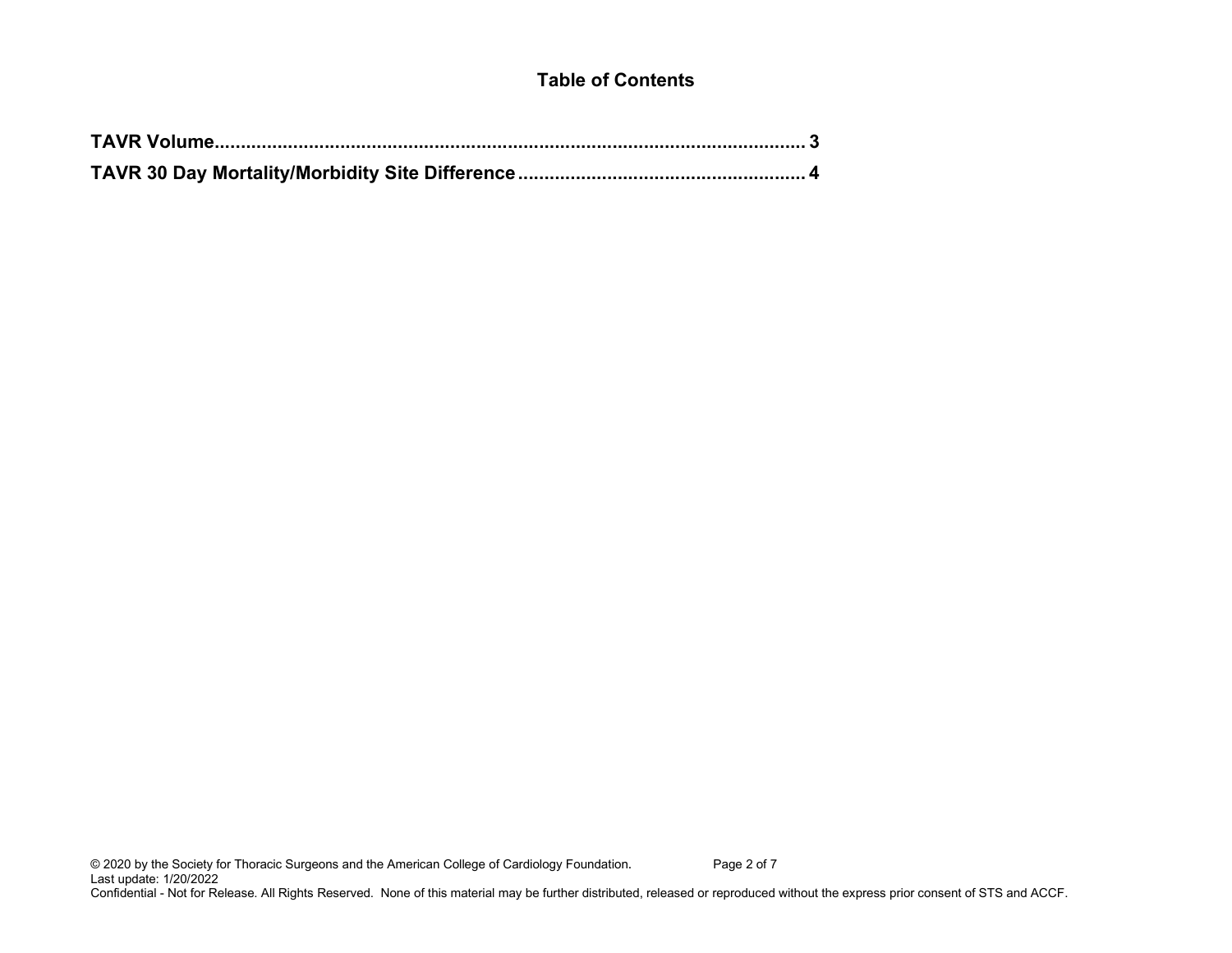#### TAVR Volume Metric

#### Report example:

| STS/ACC TVT Public Reporting                             |                                              | <b>AMERICAN</b><br><b>COLLEGE</b> of<br><b>DIOLOG</b> | <b>The Society</b><br>of Thoracic<br><b>Surgeons</b> |
|----------------------------------------------------------|----------------------------------------------|-------------------------------------------------------|------------------------------------------------------|
| <b>Rating Explanations</b><br><b>TVT Registry</b>        | <b>ACC Resources</b><br><b>STS Resources</b> | <b>STS Public Reporting</b>                           |                                                      |
|                                                          |                                              |                                                       | <b>Search Site</b><br>$\circ$                        |
| Site Name                                                |                                              |                                                       |                                                      |
| Site Location<br>Date of first TAVR procedure performed: | Nov, 2012                                    |                                                       |                                                      |
| <b>TAVR Total Commercial Volume</b>                      |                                              |                                                       |                                                      |
| Cumulative volume since program inception:               | 403                                          |                                                       |                                                      |
| Average annual volume for reporting period:              | 93                                           |                                                       |                                                      |
| 30-Day Risk Adjusted TAVR Composite 1,2,3                |                                              |                                                       |                                                      |
| <b>Reporting Period:</b>                                 |                                              |                                                       |                                                      |
| Eligible procedures in reporting period:                 | 221                                          |                                                       |                                                      |
| TAVR 30 Day Composite Score*:                            | $-0.01$<br>$(-0.05, 0.02)$<br>$-0.2$         | $-0.15$<br>$-0.1$<br>$-0.05$<br>0.05<br>0.1           |                                                      |
| TAVR 30-Day Composite Rating*                            | As Expected<br>***                           |                                                       |                                                      |
|                                                          |                                              |                                                       |                                                      |

- 1. Month and year the first procedure was submitted to Registry
- 2. Cumulative volume since enrollment
- 3. Annual volume (most recent last four quarters)
- 4. Site volume as compared to volume across all registry hospitals (distribution diagram)

© 2020 by the Society for Thoracic Surgeons and the American College of Cardiology Foundation. Page 3 of 7 Last update: 1/20/2022

Confidential - Not for Release. All Rights Reserved. None of this material may be further distributed, released or reproduced without the express prior consent of STS and ACCF.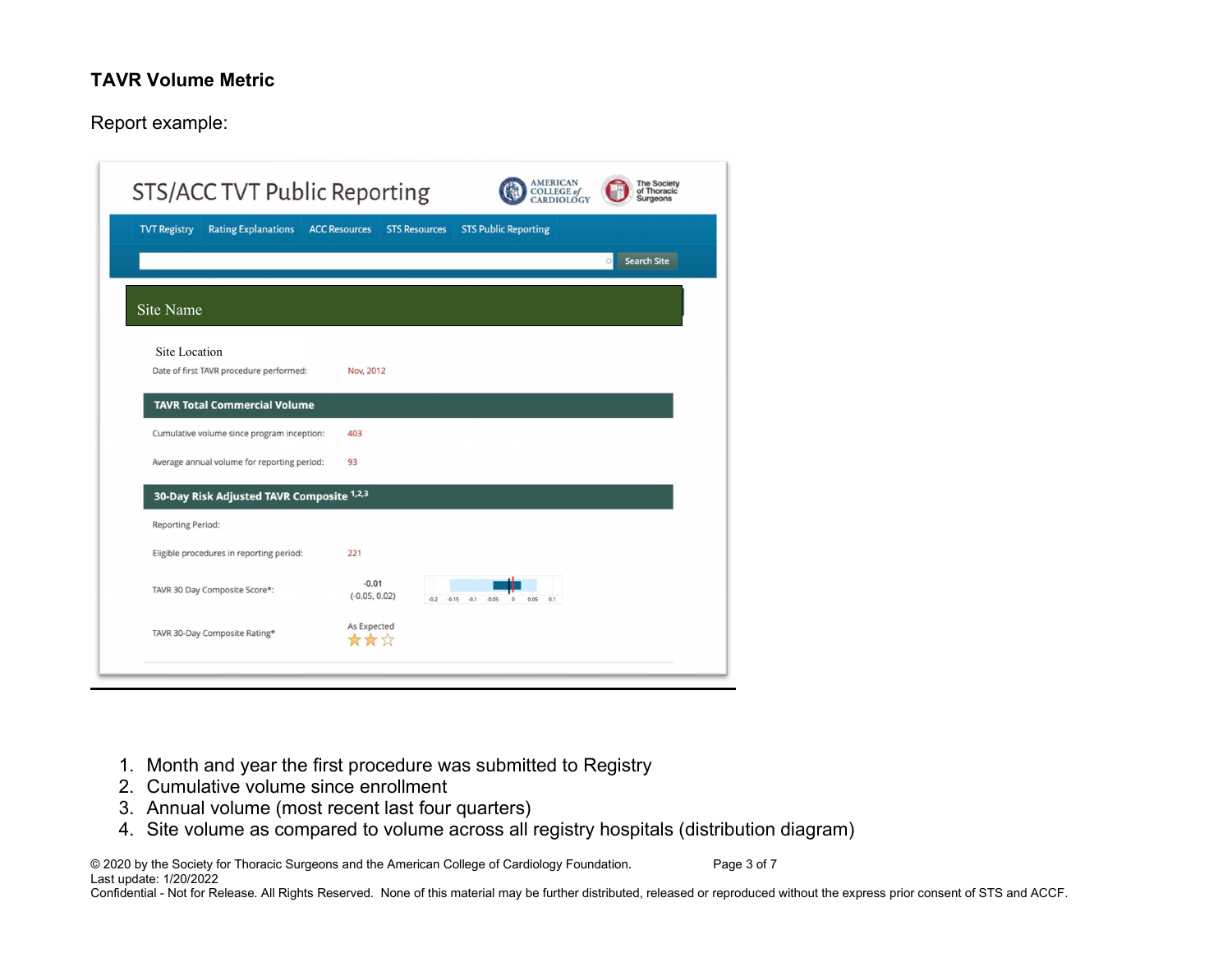### TAVR 30-Day Morbidity/Mortality Composite:

The TAVR 30-day morbidity/mortality composite was developed by a TVT Registry Workgroup (physician leaders of the registry and statisticians at Duke Clinical Research Institute) for the purpose of providing feedback in the institutional outcome reports. The model is a hierarchical, multi-category risk model that estimates risk standardized results (reported as a "site difference" and including the calculation of 1-3 stars for public reporting) for 5 endpoints (outcomes) at 30 days (mortality, stroke, major or life-threatening bleeding, acute kidney injury, or moderate-severe paravalvular (leakage around the new heart valve) aortic regurgitation). If a patient experiences multiple outcomes, the outcome with the highest rank is assigned. The model includes 46 variables including the Kansas City Cardiomyopathy Questionnaire (KCCQ) and gait speed (5-meter walk) and is reported on 3 years of data. The KCCQ is a patient reported outcome used to assess patient's perception of their health status, and the 5-meter walk test is used to assess patient's frailty.

#### Model Specifications

#### A. Model Outcomes\* \*\*

- 1. Mortality (in-hospital or 30 day)
- 2. Stroke (in-hospital or 30-day ischemic, hemorrhagic, or undetermined stroke)
- 3. Bleed (in-hospital or 30-day VARC major/life threatening bleed)
- 4. Acute Kidney Injury (in-hospital AKI stage III, or in-hospital/30-day new dialysis)
- 5. Paravalvular Aortic Regurgitation (leakage around the new heart valve) (in-hospital or 30-day moderate to severe paravalvular regurgitation)

\*If one patient experiences multiple outcomes, the outcome with the highest rank is assigned. \*\*Table 1 defines model outcome definitions

B. Timeframe: Three years (e.g. January 1, 2018 to December 31, 2020)

# C. Model Eligibility

- i. Site must have >=90% completeness of Kansas City Cardiomyopathy Questionnaire at baseline, Five-meter walk at baseline and assessment of outcomes at 30 days across the rolling 3-year reporting period:
- ii. At least 60 TAVR procedures.
- iii. Enrolled and submitted data prior to the rolling 3-year timeframe.

# D. Variables (see manuscript)

© 2020 by the Society for Thoracic Surgeons and the American College of Cardiology Foundation. Page 4 of 7 Last update: 1/20/2022

Confidential - Not for Release. All Rights Reserved. None of this material may be further distributed, released or reproduced without the express prior consent of STS and ACCF.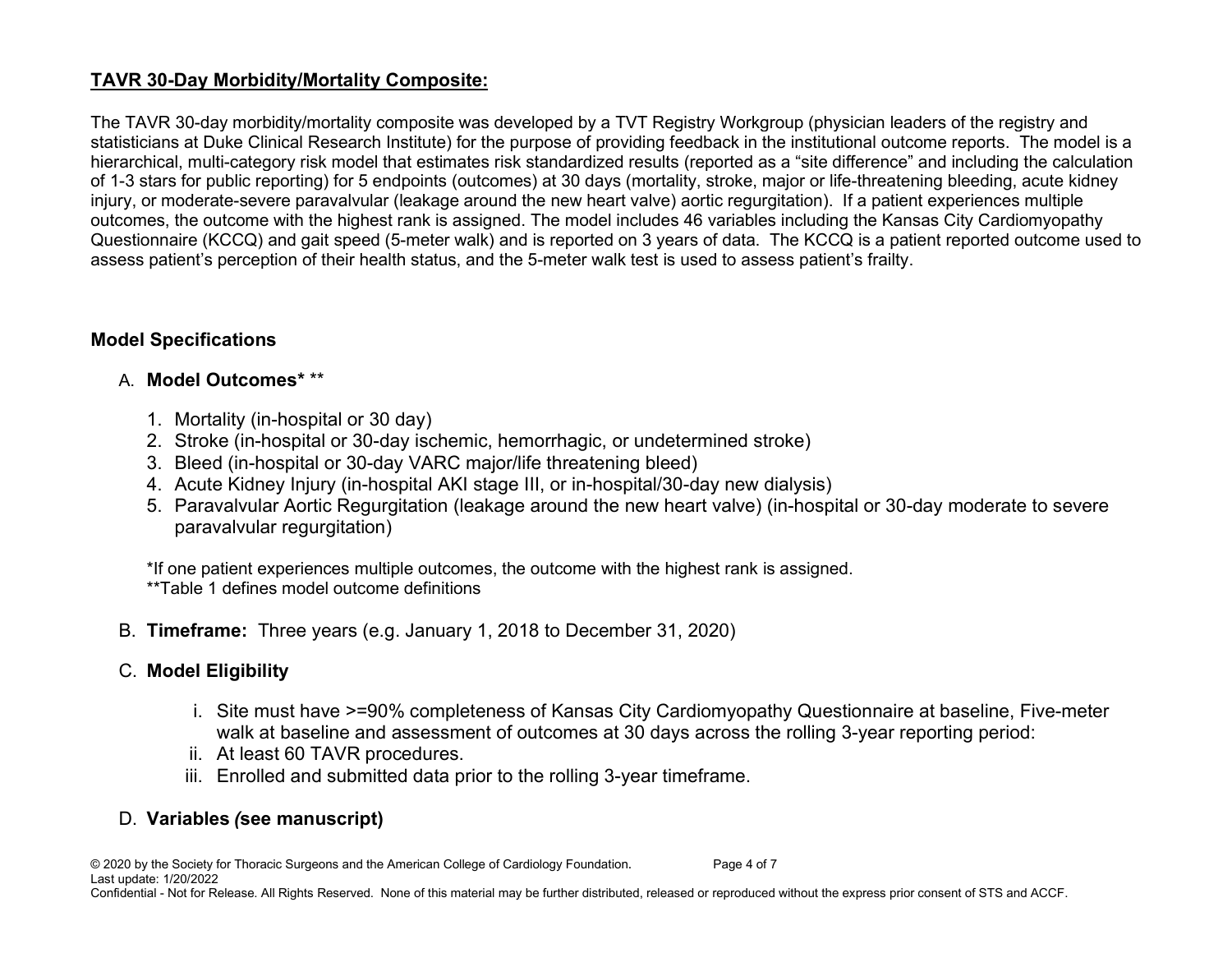#### E. Report details

#### a. What is a site difference?

A site difference (also called a "win-difference") is a new method to report risk standardized composite outcomes (fatal and non-fatal). The model provides different weights for each event, based on the clinical importance and timing of the outcomes. It is used in clinical trials that have a composite of primary endpoints and is a newer method that creates the foundation of site rankings.

In statistics, a site difference is defined as: The probability that a random patient at your hospital would have a worse outcome at an average hospital (vs your hospital) MINUS the probability that a random patient at your hospital would have a **better outcome** at an average hospital (vs your hospital).

A simpler definition is: The probability an average patient is better off going to YOUR hospital (vs an average hospital) MINUS the probability an average patient is better off going to an AVERAGE hospital (vs your hospital)

#### F. Site Difference interpretation:

- a. Site Difference >0 (positive number) implies that a random patient is better off at hospital A (vs an average hospital). This implies hospital A has better than expected performance.
- b. Site Difference <0 (negative number) implies that a random patient is better off at an average hospital (not hospital A). This implies hospital A has worse than expected performance.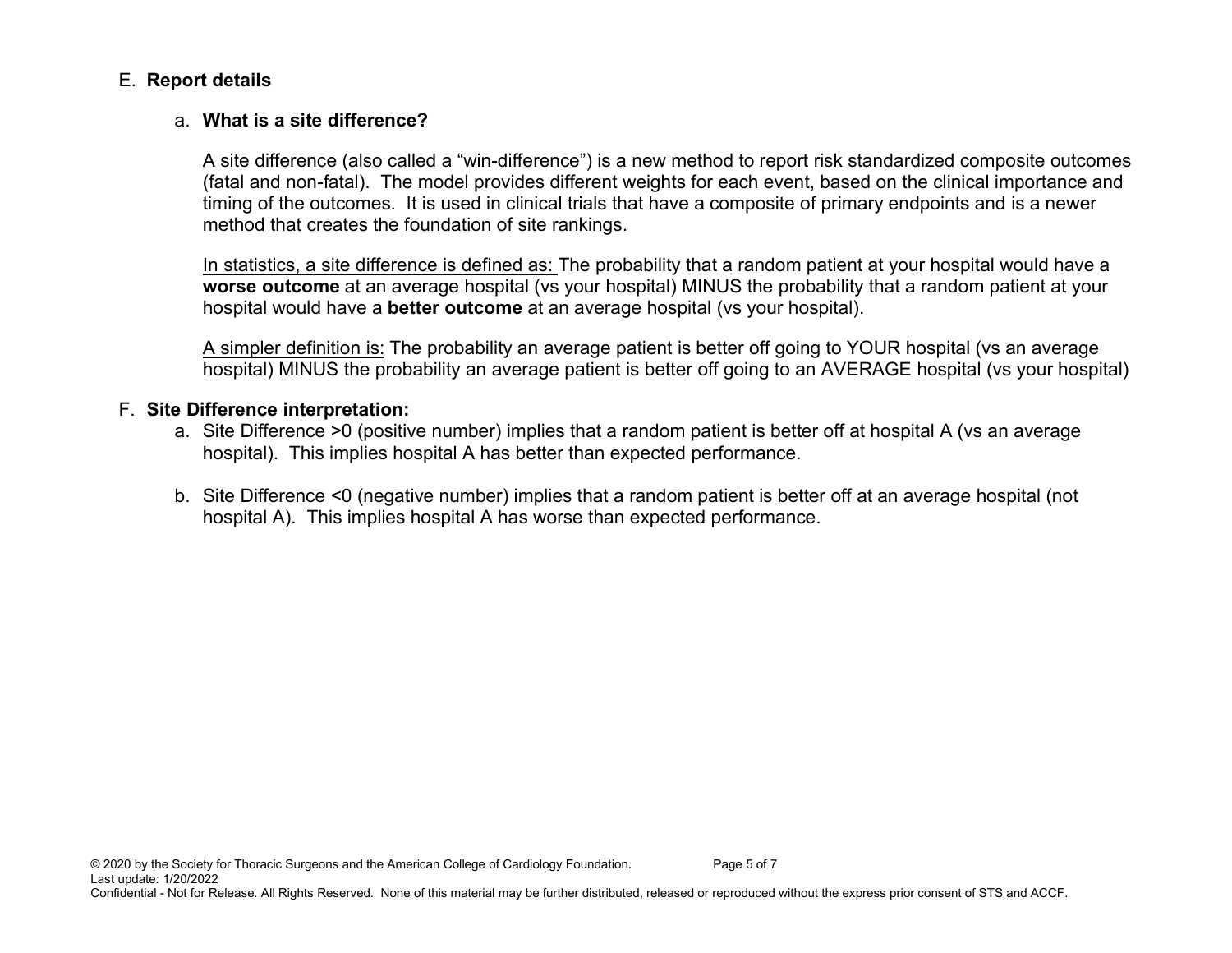| <b>Rating Explanations</b><br><b>TVT Registry</b> | <b>ACC Resources</b><br><b>STS Resources</b> | <b>STS Public Reporting</b>                                |                                                                                 |  |
|---------------------------------------------------|----------------------------------------------|------------------------------------------------------------|---------------------------------------------------------------------------------|--|
|                                                   |                                              |                                                            | <b>Search Site</b><br>$\bigcirc$                                                |  |
| Site Name                                         |                                              |                                                            |                                                                                 |  |
| Site Location                                     |                                              |                                                            |                                                                                 |  |
| Date of first TAVR procedure performed:           | Nov, 2012                                    |                                                            |                                                                                 |  |
| <b>TAVR Total Commercial Volume</b>               |                                              |                                                            |                                                                                 |  |
| Cumulative volume since program inception:        | 403                                          |                                                            |                                                                                 |  |
| Average annual volume for reporting period:       | 93                                           |                                                            |                                                                                 |  |
| 30-Day Risk Adjusted TAVR Composite 1,2,3         |                                              | Hospital's performance                                     |                                                                                 |  |
| <b>Reporting Period:</b>                          |                                              | with 95% confidence<br>interval. Median/average            |                                                                                 |  |
| Eligible procedures in reporting period:          | 221                                          | outcome is zero.                                           |                                                                                 |  |
| TAVR 30 Day Composite Score*:                     | $-0.01$<br>$(-0.05, 0.02)$                   | $-0.2$ $-0.15$ $-0.1$ $-0.05$<br>0.05<br>$^{\circ}$<br>0.1 | Hospital's performance on<br>a distribution of all<br>participant's performance |  |
| TAVR 30-Day Composite Rating*                     | As Expected<br>女女公                           |                                                            |                                                                                 |  |
|                                                   |                                              |                                                            |                                                                                 |  |

© 2020 by the Society for Thoracic Surgeons and the American College of Cardiology Foundation. Page 6 of 7 Last update: 1/20/2022

Confidential - Not for Release. All Rights Reserved. None of this material may be further distributed, released or reproduced without the express prior consent of STS and ACCF.